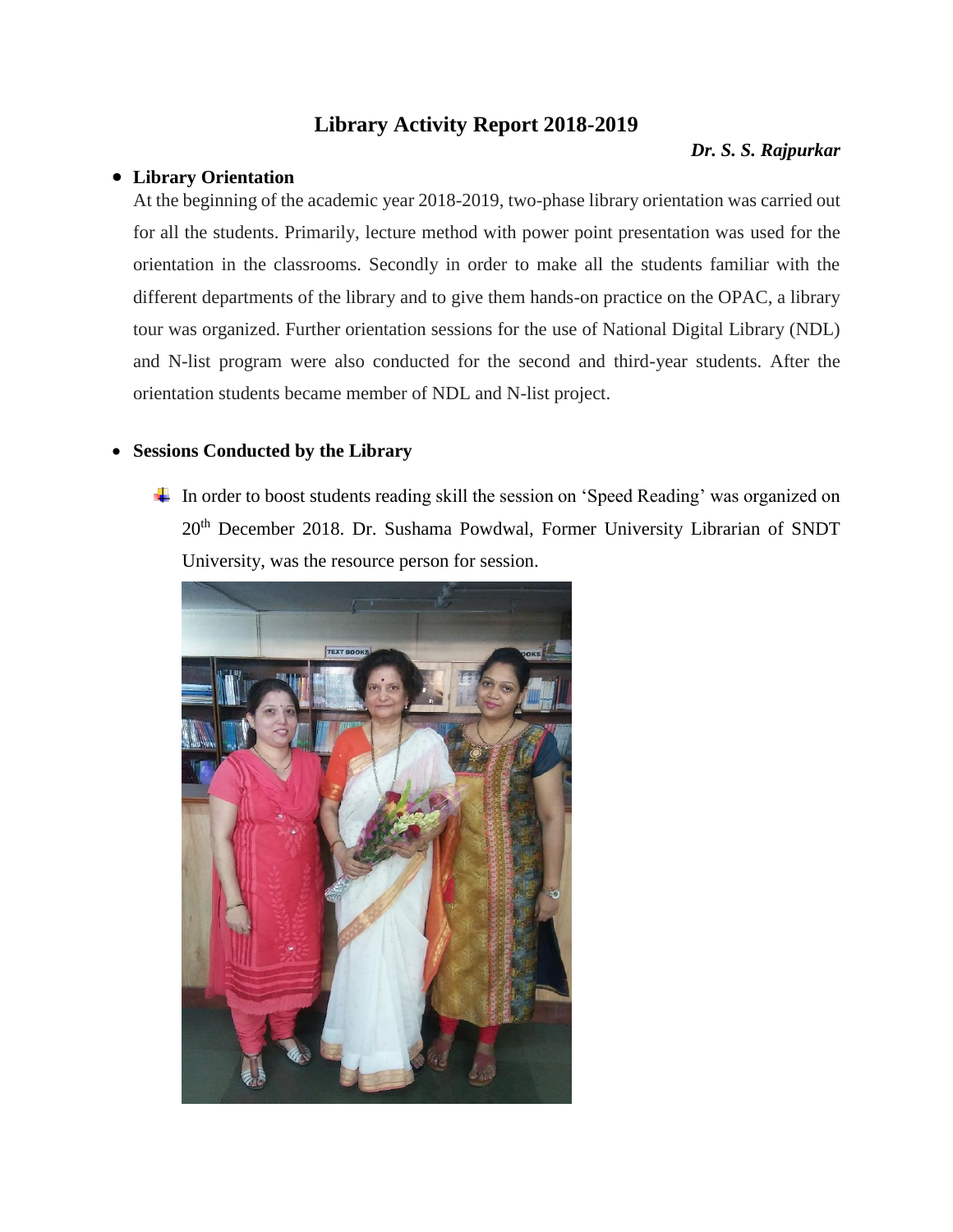Taking into consideration the growing importance of Intellectual Property Rights (IPR) and plagiarism issues, session on 'IPR in Academic Settings' was conducted by Mr. Savio D'souza. Students and staff of the college were participated in the session. The session was very interactive and informative.



## **Noteworthy services of the Library**

Throughout the year book displays on various themes were organized in order to inculcate interest about different books among the students. Book displays on the celebrations of different days like, women's day, environment day, reading inspirational day were organized as well.

During the year **Institutional repository** updated with the faculty publications of the year 2018-2019. Along with this in the year library came out with the bibliographic compilation of teachers publications of last **five** years.